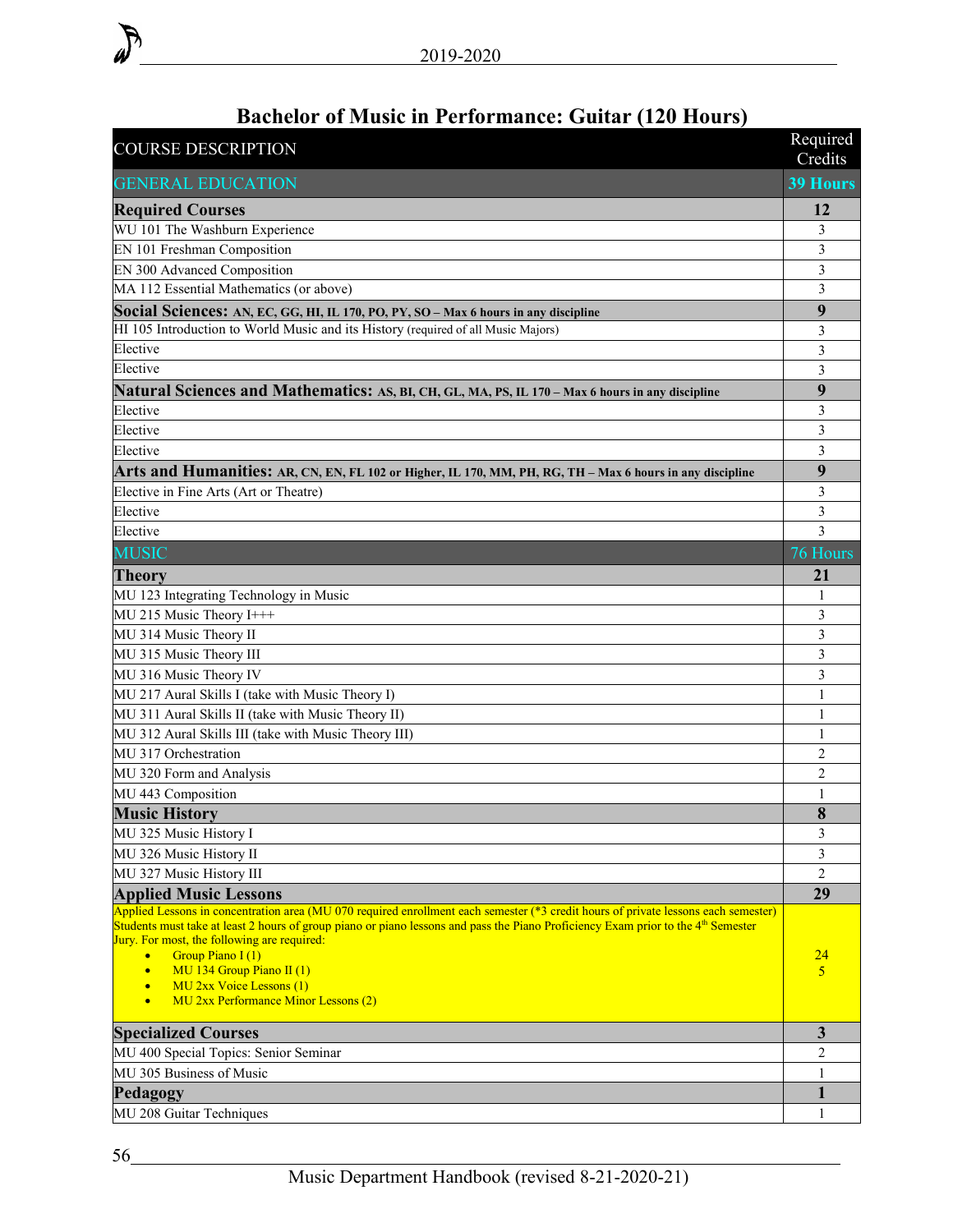

| <b>Ensembles</b>                                                                                                                                                                                                                                                                                                                      | 12                      |  |  |  |  |
|---------------------------------------------------------------------------------------------------------------------------------------------------------------------------------------------------------------------------------------------------------------------------------------------------------------------------------------|-------------------------|--|--|--|--|
| Large Ensembles: *All Bachelor of Arts, Bachelor of Music, and Bachelor of Musical Arts students are required to participate in<br>two large ensembles each semester of full-time enrollment. For large ensemble requirements, to each instrument, please consult the<br>Music Department Handbook. (www.washburn.edu/music-handbook) |                         |  |  |  |  |
| <b>Small Ensembles:</b> MU 254/454 Small Ensembles                                                                                                                                                                                                                                                                                    | 4                       |  |  |  |  |
| Conducting                                                                                                                                                                                                                                                                                                                            | $\mathbf{2}$            |  |  |  |  |
| MU 238 Instrumental Lab (requirement for conducting courses; enroll for 0 credit)                                                                                                                                                                                                                                                     |                         |  |  |  |  |
| MU 240 Beginning Conducting                                                                                                                                                                                                                                                                                                           |                         |  |  |  |  |
| MU 442 Advanced Instrumental Conducting                                                                                                                                                                                                                                                                                               | 1                       |  |  |  |  |
| General Studies Electives (from any department)                                                                                                                                                                                                                                                                                       | 5 Hours                 |  |  |  |  |
| Elective                                                                                                                                                                                                                                                                                                                              |                         |  |  |  |  |
| Elective                                                                                                                                                                                                                                                                                                                              | 1                       |  |  |  |  |
| Elective                                                                                                                                                                                                                                                                                                                              | 1                       |  |  |  |  |
| Elective                                                                                                                                                                                                                                                                                                                              |                         |  |  |  |  |
| Elective                                                                                                                                                                                                                                                                                                                              | 1                       |  |  |  |  |
| Music Department Proficiency Requirements<br>(complete the following prior to scheduling the 4 <sup>th</sup> Semester Performance Proficiency Exam)                                                                                                                                                                                   |                         |  |  |  |  |
| Piano Proficiency Exam (PPE)                                                                                                                                                                                                                                                                                                          |                         |  |  |  |  |
| Rhythmic Perception Exam (RPE): students deficient in rhythmic perception must take MU 122 Rhythmic Perception<br>(1credit; credit does not count toward degree requirements)                                                                                                                                                         | $\overline{\mathbf{X}}$ |  |  |  |  |
| 48 Recital Credits                                                                                                                                                                                                                                                                                                                    | X                       |  |  |  |  |
| Pass MU 215 Music Theory I with a C or higher                                                                                                                                                                                                                                                                                         | X                       |  |  |  |  |
| Pass MU 217 Aural Skills I with a C or higher                                                                                                                                                                                                                                                                                         | X                       |  |  |  |  |
| 4 <sup>th</sup> Semester Performance Proficiency Exam+++                                                                                                                                                                                                                                                                              | X                       |  |  |  |  |
| Pass Junior Recital Jury and present Junior Recital                                                                                                                                                                                                                                                                                   | $\overline{\mathbf{X}}$ |  |  |  |  |
| Pass Senior Recital Jury and present Senior Recital                                                                                                                                                                                                                                                                                   | $\mathbf{X}$            |  |  |  |  |
| <b>TOTAL DEGREE HOURS</b>                                                                                                                                                                                                                                                                                                             | 120                     |  |  |  |  |

**+++4th semester jury components: Students who pass can enroll in upper division lessons, ensembles, and music classes.**